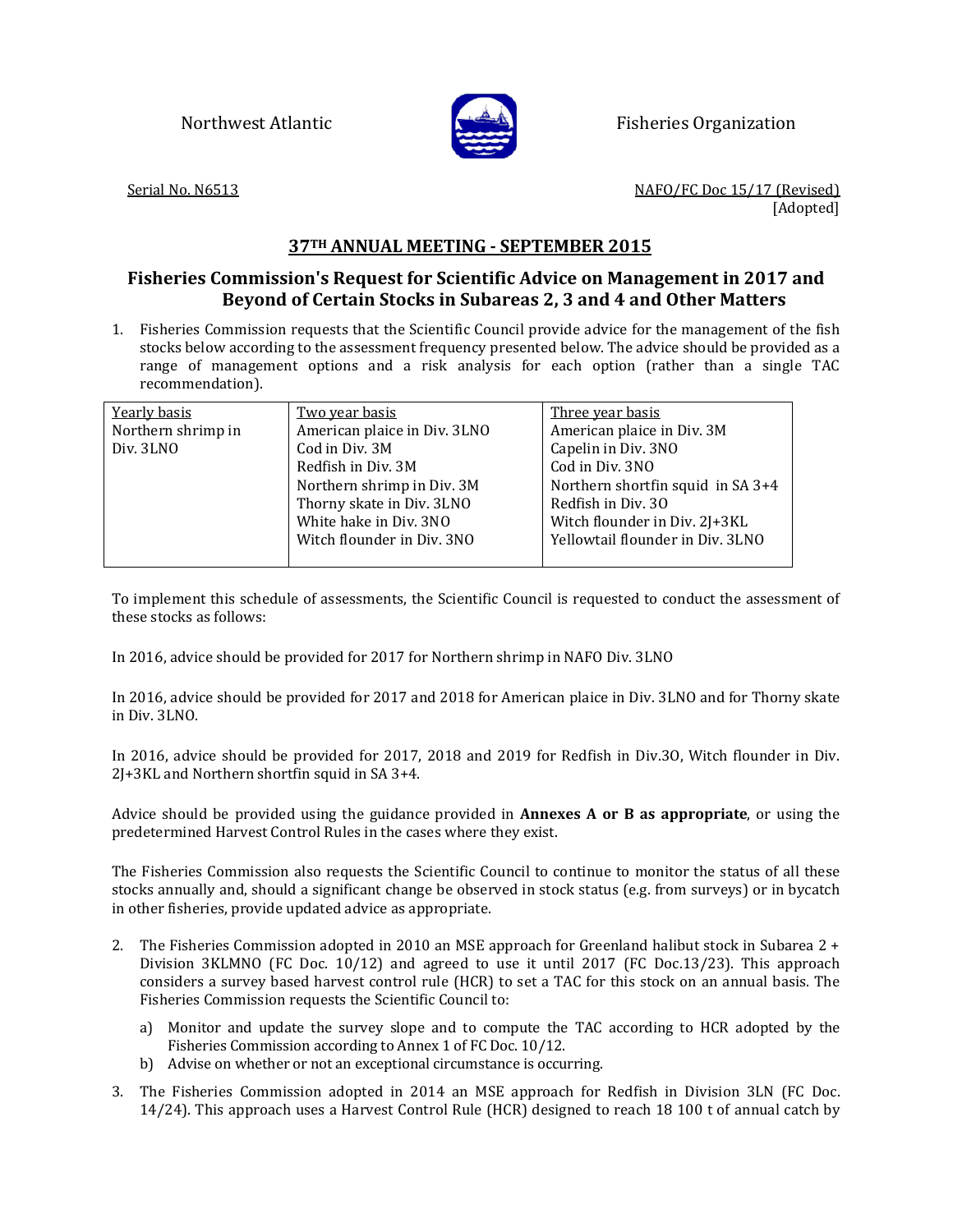2019-2020 through a stepwise biannual catch increase, with the same amount of increase every two years The Fisheries Commission request Scientific Council conduct a full assessment in 2016 to evaluate the effect of removals in 2014 and 2015 on stock status.

4. The Fisheries Commission requests the Scientific Council to continue to develop work on Significant Adverse Impacts in support of the reassessment of NAFO bottom fishing activities required in 2016, specifically an assessment of the risk associated with bottom fishing activities on known and predicted VME species and elements in the NRA.

FC further requests that:

- a) that Scientific Council should take into account the protection afforded to VME areas outside the NAFO fisheries footprint in the calculation of the VME area and biomass at risk of bottom fishing impact;
- b) that Scientific Council refine VME kernel density analysis polygon boundaries, taking into account current understanding of distribution patterns in relation to environmental variables.
- 5. FC requests the Scientific Council consider widening the scope of the NAFO coral and sponge identification guides to include other relevant species on seamounts.
- 6. FC requests that Scientific Council consider options to expedite a risk assessment of scientific trawl surveys impact on VME in closed areas, and the effect of excluding surveys from these areas on stock assessments.
- 7. FC requests the Scientific Council consider, based on analysis of logbook data and patterns of fishing activity, to be conducted by the Secretariat, to examine relative levels of bycatch and discards of 3M cod/redfish, and stocks under moratoria in the different circumstances (e.g. fisheries, area, season, fleets, depth, timing)
- 8. It is difficult to match the current *Flim* proxy with the 3M cod assessment results given by the 2015 Bayesian XSA assessment. These results were presented to SC in June and used for short term (2016- 2017) projections under several *F* options (NAFO SCR 15/33 González-Troncoso, 2015); NAFO SC June 2015 Report). Focusing on the last assessment and projections, assuming at the same time a candidate  $F_{lim} = F_{30\%}$ SPR=0.131, they would imply that:
	- During the past five years (2010-2014) 3M cod has been exploited at an average *Fbar* level over two fold *Flim*.
	- While SSB was sustained at a high average level representing 87% of the highest estimated SSB of the 1972-2014 interval (36 7041 on 1972).
	- The two highest year classes since 1992 occurred in 2011-2012.

Under these circumstances the Scientific Council is requested to analyze whether the current *Flim* value for 3M cod is currently underestimated and to revise if required the relevant fishing mortality and biomass reference points appropriately.

- 9. The stock of redfish 3M covers catches of three Sebastes species and the scientific advice is based on data of only two species (*S. mentella* and *S. fasciatus*). Golden redfish, *Sebastes marinus* (aka norvegicus), represents part of the catch but has not yet been subject to a full assessment in NAFO. The Scientific Council is requested to explore the possibility and options of an individual assessment of the golden redfish (*S. marinus*, aka norvegicus) and of including this species in the scientific advice for 2018-2019. The Scientific Council is also requested to advice on the implications for the three species in terms of catch reporting and stock management.
- 10. As part of the Greenland halibut's MSE review scheduled for 2016-2017, the SC is asked to specifically monitor and evaluate Contracting Parties surveys with the aim of optimizing resources in order to avoid duplication of data, identify data gaps and streamline survey methodologies, so that all data is used in the assessment.
- 11. Article 23 NCEM foresees a reassessment of bottom fishing activities in 2016. The NAFO Roadmap for Developing an Ecosystem Approach to Fisheries extends the work of the Scientific Council to include the assessment of potential impacts of activities other than fishing. Also, impacts of human activities in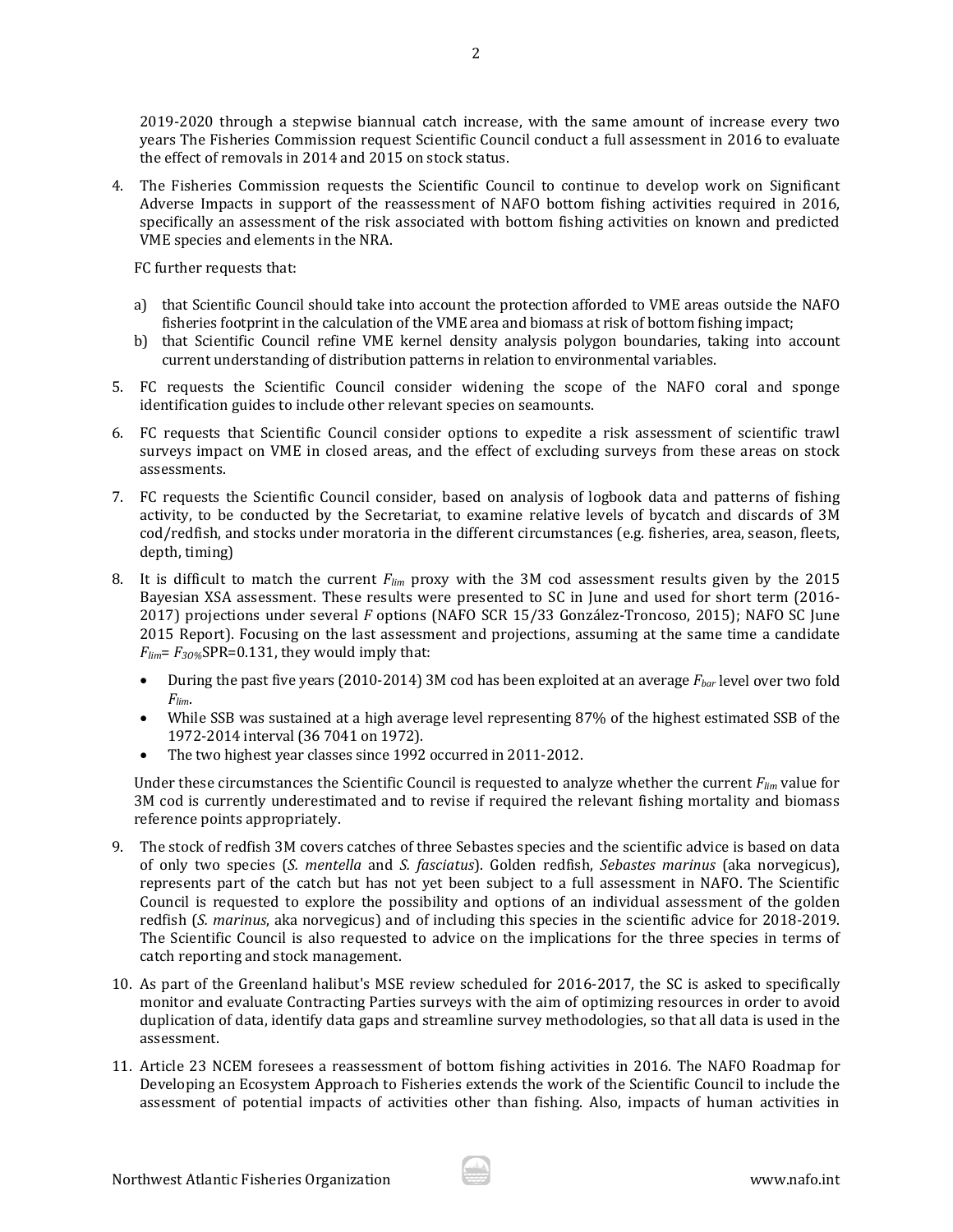ecosystems should not be analyzed in isolation since cumulative effects might occur representing more than the sum of the individual factors. The Scientific Council is therefore requested to develop a workplan at its meeting in 2016 that will allow to address and analyze the potential impact of activities other than fishing (eg. oil and gas exploration, marine cables, ocean dumping, marine transportation) on NAFO VMEs, in particular VME closed areas.

- 12. The Fisheries Commission requests the Scientific Council to conduct a full assessment of Greenland halibut in Subarea 2 + Division 3KLMNO (using both XSA and SCAA<sup>1</sup>) and to consider the weighting of each survey as a first step to inform the 2017 MSE review.
- 13. The Fisheries Commission requests the Scientific Council to advise on how many SSB points above 30,000t are considered sufficient to conduct a review of Blim of cod in 3NO.
- 14. The Fisheries Commission requests the Scientific Council to provide survey biomass trend(s) of witch flounder in Div. 3M for as long as data is available.
- 15. The Fisheries Commission requests the Scientific Council to review the results of the 2015 Canadian in situ photographic surveys for non-coral and sponge VME indicator species on Grand Bank (tail of Grand Bank) in relation to previous analyses presented in 2014 (that modelled their distribution using research vessel survey trawl bycatch data), and to identify areas of significant concentrations of non-coral and sponge VME indicator species using all available information.
- 16. Recognizing the importance of the 3M cod fishery to NAFO.

Mindful that even though the current SSB is well above *Blim*, the recruitment of the two most recent years is low.

Noting that according to the Scientific Council stock assessment we are currently fishing only on two yearclasses – once they are depleted in about two years time prospects for a continued fishery at the current level is not likely to be possible.

Further noting that recent assessment of the stock has shown some year-to-year instability and that estimation of risk levels associated with given fishing mortalities cannot be calculated at this time, which further adds to our concern for the future of this fishery and its management.

It is proposed that Scientific Council organize a full benchmark review of the 3M cod assessment in two stages: For 2016 Scientific Council will agree on a standardized approach and prepare a plan for the benchmark process at NAFO including required resources. For 2017 SC will review the benchmark assessment methodology for 3M cod.

1.SCAA will not be possible unless a contractor can be hired.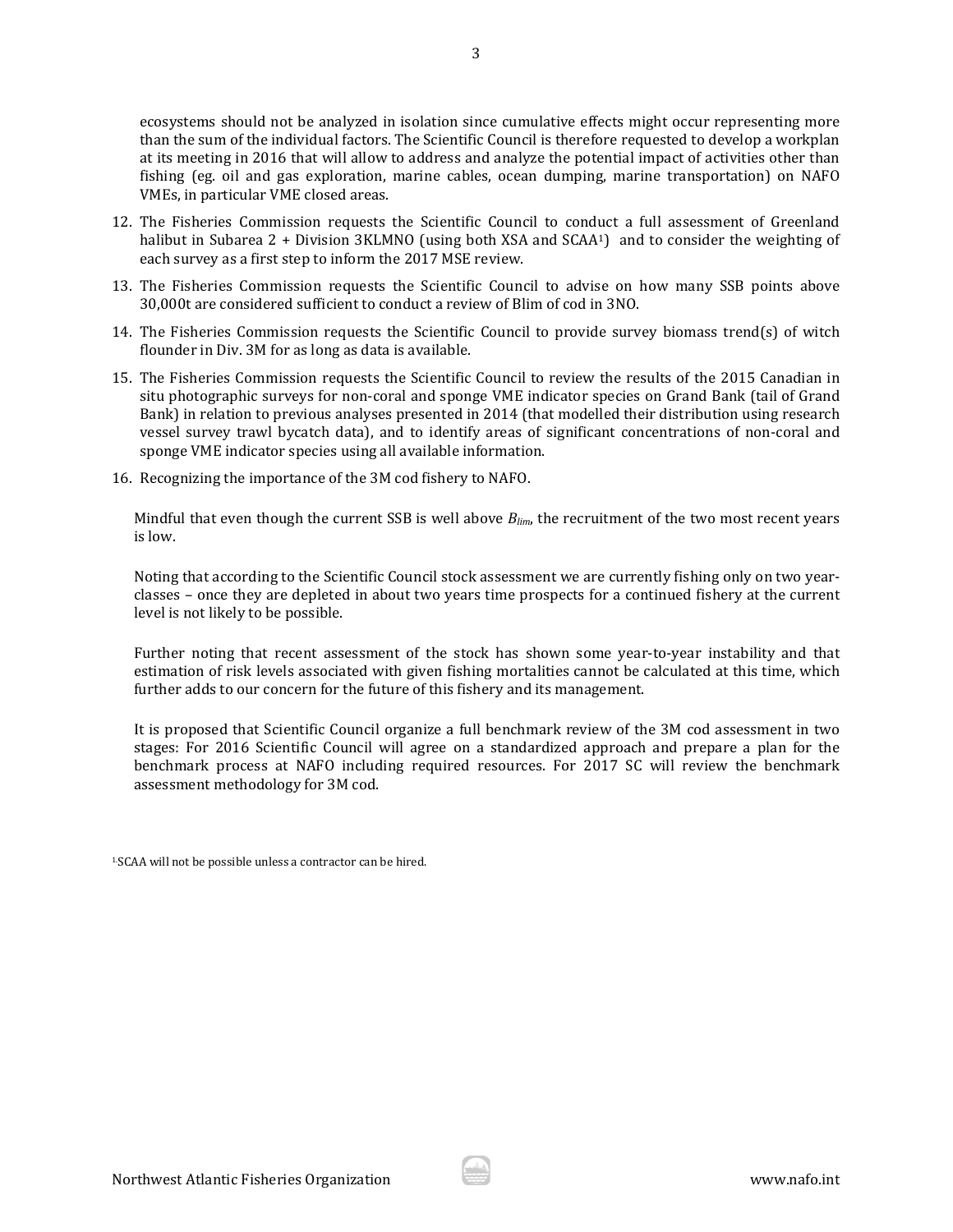## **ANNEX A: Guidance for providing advice on Stocks Assessed with an Analytical Model**

The Fisheries Commission request the Scientific Council to consider the following in assessing and projecting future stock levels for those stocks listed above. These evaluations should provide the information necessary for the Fisheries Commission to consider the balance between risks and yield levels, in determining its management of these stocks:

- 1. For stocks assessed with a production model, the advice should include updated time series of:
- Catch and TAC of recent years
- Catch to relative biomass
- Relative Biomass
- Relative Fishing mortality
- Stock trajectory against reference points
- And any information the Scientific Council deems appropriate.

Stochastic short-term projections (3 years) should be performed with the following constant fishing mortality levels as appropriate:

- For stocks opened to direct fishing:  $2/3$   $F_{msy}$ ,  $3/4$   $F_{msy}$   $85\%$   $F_{msy}$ ,  $75\%$   $F_{2015}$ ,  $F_{2015}$ ,  $125\%$   $F_{2015}$ ,
- For stocks under a moratorium to direct fishing:  $F_{2015}$ ,  $F = 0$ .

The first year of the projection should assume a catch equal to the agreed TAC for that year.

Results from stochastic short term projection should include:

Limit reference points

- The 10%, 50% and 90% percentiles of the yield, total biomass, spawning stock biomass and exploitable biomass for each year of the projections
- The risks of stock population parameters increasing above or falling below available biomass and fishing mortality reference points. The table indicated below should guide the Scientific Council in presenting the short term projections.

|                                   |                        |                        |                        |                  | <b>LITTLE LETER LICE DOITER</b> |               |                         |      |               |                  |      |               |                          |      |               |                    |
|-----------------------------------|------------------------|------------------------|------------------------|------------------|---------------------------------|---------------|-------------------------|------|---------------|------------------|------|---------------|--------------------------|------|---------------|--------------------|
|                                   |                        |                        |                        | $P(F > F_{lim})$ |                                 |               | $P(B < B_{\text{lim}})$ |      |               | $P(F > F_{msy})$ |      |               | P(B < B <sub>msy</sub> ) |      |               | P(B2019)<br>B2016) |
| F in 2016 and<br>following years* | Yield<br>2017<br>(50%) | Yield<br>2018<br>(50%) | Yield<br>2019<br>(50%) | 2016             | 2017                            | 2018          | 2016                    | 2017 | 2018          | 2016             | 2017 | 2018          | 2016                     | 2017 | 2018          |                    |
| $2/3$ F <sub>msy</sub>            | t                      |                        | t                      | $\frac{0}{0}$    | $\%$                            | $\%$          | $\%$                    | $\%$ | $\%$          | $\frac{0}{0}$    | $\%$ | $\%$          | $\frac{0}{0}$            | $\%$ | $\%$          | $\%$               |
| $3/4$ F <sub>msy</sub>            | t                      |                        | t                      | $\frac{0}{0}$    | $\%$                            | $\%$          | $\%$                    | $\%$ | $\frac{0}{0}$ | $\frac{0}{0}$    | $\%$ | $\frac{0}{0}$ | $\frac{0}{0}$            | $\%$ | $\%$          | $\%$               |
| 85% F <sub>msy</sub>              |                        |                        | t.                     | $\frac{0}{0}$    | $\%$                            | $\%$          | $\%$                    | $\%$ | $\frac{0}{0}$ | $\frac{0}{0}$    | $\%$ | $\frac{0}{0}$ | $\frac{0}{0}$            | $\%$ | $\%$          | $\%$               |
| F <sub>msv</sub>                  | t                      |                        | t                      | $\frac{0}{0}$    | $\%$                            | $\frac{0}{0}$ | $\%$                    | $\%$ | $\frac{0}{0}$ | $\frac{0}{0}$    | $\%$ | $\frac{0}{0}$ | $\frac{0}{0}$            | $\%$ | $\frac{0}{0}$ | $\frac{0}{0}$      |
| 0.75 X F <sub>2015</sub>          | t                      |                        | t.                     | $\frac{0}{0}$    | $\%$                            | $\%$          | $\%$                    | $\%$ | $\frac{0}{0}$ | $\frac{0}{0}$    | $\%$ | $\frac{0}{0}$ | $\frac{0}{0}$            | $\%$ | $\%$          | $\%$               |
| F <sub>2015</sub>                 |                        |                        | t.                     | $\frac{0}{0}$    | $\%$                            | $\frac{0}{0}$ | $\%$                    | $\%$ | $\frac{0}{0}$ | $\frac{0}{0}$    | $\%$ | $\frac{0}{0}$ | $\frac{0}{0}$            | $\%$ | $\frac{0}{0}$ | $\%$               |
| 1.25 X F <sub>2015</sub>          | t                      |                        | t                      | $\frac{0}{0}$    | $\%$                            | $\%$          | $\%$                    | $\%$ | $\frac{0}{0}$ | $\frac{0}{0}$    | $\%$ | $\frac{0}{0}$ | $\frac{0}{0}$            | $\%$ | $\frac{0}{0}$ | $\%$               |
| $F=0$                             |                        |                        |                        | $\frac{0}{0}$    | $\%$                            | $\%$          | $\%$                    | $\%$ | $\%$          | $\frac{0}{0}$    | $\%$ | $\%$          | $\%$                     | $\%$ | $\frac{0}{0}$ | $\%$               |

Northwest Atlantic Fisheries Organization www.nafo.int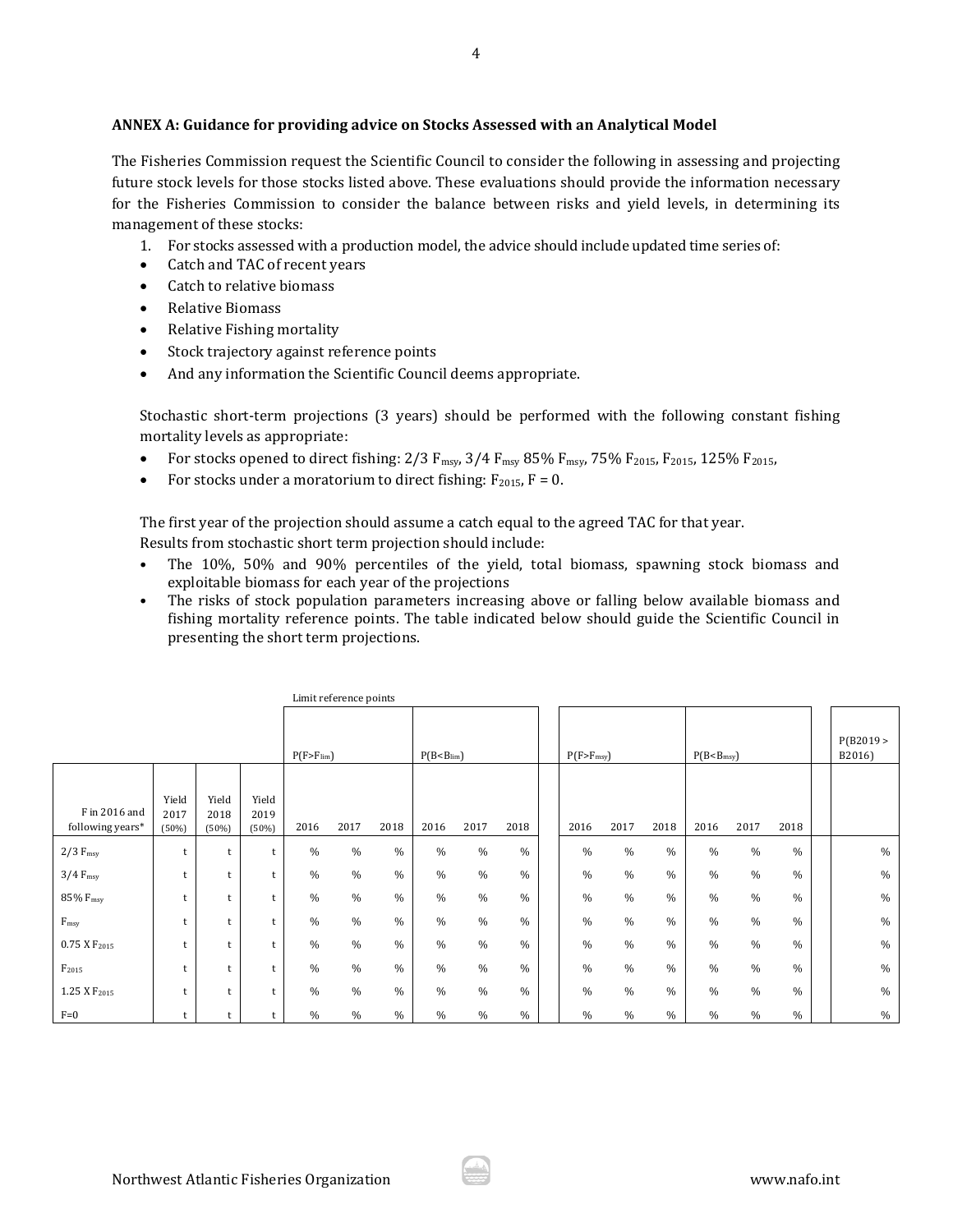- 2. For stock assessed with an age-structured model, information should be provided on stock size, spawning stock sizes, recruitment prospects, historical fishing mortality. Graphs and/or tables should be provided for all of the following for the longest time-period possible:
- historical yield and fishing mortality;
- spawning stock biomass and recruitment levels;
- Stock trajectory against reference points

And any information the Scientific Council deems appropriate

Stochastic short-term projections (3 years) should be performed with the following constant fishing mortality levels as appropriate:

- For stocks opened to direct fishing:  $F_{0.1}$ ,  $F_{\text{max}}$ ,  $2/3$   $F_{\text{max}}$ ,  $3/4$   $F_{\text{max}}$ ,  $85\%$   $F_{\text{max}}$ ,  $75\%$   $F_{2015}$ ,  $F_{2015}$ , 125% F<sub>2015</sub>
- For stocks under a moratorium to direct fishing:  $F_{2015}$ ,  $F = 0$ .

The first year of the projection should assume a catch equal to the agreed TAC for that year.

Results from stochastic short term projection should include:

- The 10%, 50% and 90% percentiles of the yield, total biomass, spawning stock biomass and exploitable biomass for each year of the projections
- The risks of stock population parameters increasing above or falling below available biomass and fishing mortality reference points. The table indicated below should guide the Scientific Council in presenting the short term projections.

|                                      | Limit reference points |               |               |                  |               |               |                         |               |      |  |               |               |               |                |      |               |  |                    |
|--------------------------------------|------------------------|---------------|---------------|------------------|---------------|---------------|-------------------------|---------------|------|--|---------------|---------------|---------------|----------------|------|---------------|--|--------------------|
|                                      |                        |               |               | $P(F > F_{lim})$ |               |               | $P(B < B_{\text{lim}})$ |               |      |  | P(F > F0.1)   |               |               | $P(F>F_{max})$ |      |               |  | P(B2019)<br>B2016) |
| F in 2016 and<br>following<br>years* | Yield<br>2017          | Yield<br>2018 | Yield<br>2019 | 2016             | 2017          | 2018          | 2016                    | 2017          | 2018 |  | 2016          | 2017          | 2018          | 2016           | 2017 | 2018          |  |                    |
| F0.1                                 | t                      | t             |               | $\frac{0}{0}$    | $\frac{0}{0}$ | $\frac{0}{0}$ | $\frac{0}{0}$           | $\frac{0}{0}$ | $\%$ |  | $\frac{0}{0}$ | $\%$          | $\frac{0}{0}$ | $\frac{0}{0}$  | $\%$ | $\frac{0}{0}$ |  | $\%$               |
| $F_{\rm max}$                        | t                      | t             | t             | $\frac{0}{0}$    | $\frac{0}{0}$ | $\frac{0}{0}$ | $\frac{0}{0}$           | $\frac{0}{0}$ | $\%$ |  | $\frac{0}{0}$ | $\frac{0}{0}$ | $\frac{0}{0}$ | $\frac{0}{0}$  | $\%$ | $\%$          |  | $\%$               |
| 66% F <sub>max</sub>                 | t                      | t             | t             | $\frac{0}{0}$    | $\frac{0}{0}$ | $\%$          | $\frac{0}{0}$           | $\frac{0}{0}$ | $\%$ |  | $\frac{0}{0}$ | $\frac{0}{0}$ | $\frac{0}{0}$ | $\%$           | $\%$ | $\frac{0}{0}$ |  | $\%$               |
| 75% F <sub>max</sub>                 | t                      | t             |               | $\frac{0}{0}$    | $\frac{0}{0}$ | $\%$          | $\frac{0}{0}$           | $\frac{0}{0}$ | $\%$ |  | $\frac{0}{0}$ | $\frac{0}{0}$ | $\frac{0}{0}$ | $\frac{0}{0}$  | $\%$ | $\frac{0}{0}$ |  | $\%$               |
| 85% F <sub>max</sub>                 | t                      | t             |               | $\frac{0}{0}$    | $\frac{0}{0}$ | $\frac{0}{0}$ | $\%$                    | $\frac{0}{0}$ | $\%$ |  | $\frac{0}{0}$ | $\frac{0}{0}$ | $\%$          | $\frac{0}{0}$  | $\%$ | $\%$          |  | $\%$               |
| $0.75$ X $F_{2015}$                  | t                      | t             |               | $\frac{0}{0}$    | $\frac{0}{0}$ | $\frac{0}{0}$ | $\frac{0}{0}$           | $\frac{0}{0}$ | $\%$ |  | $\frac{0}{0}$ | $\frac{0}{0}$ | $\%$          | $\frac{0}{0}$  | $\%$ | $\%$          |  | $\%$               |
| F <sub>2015</sub>                    | t                      | t             | t             | $\frac{0}{0}$    | $\frac{0}{0}$ | $\frac{0}{0}$ | $\%$                    | $\frac{0}{0}$ | $\%$ |  | $\frac{0}{0}$ | $\%$          | $\%$          | $\%$           | $\%$ | $\%$          |  | $\%$               |
| 1.25 X F <sub>2015</sub>             | t                      | t             |               | $\%$             | $\%$          | $\%$          | $\%$                    | $\frac{0}{0}$ | $\%$ |  | $\%$          | $\%$          | $\%$          | $\%$           | $\%$ | $\%$          |  | $\%$               |